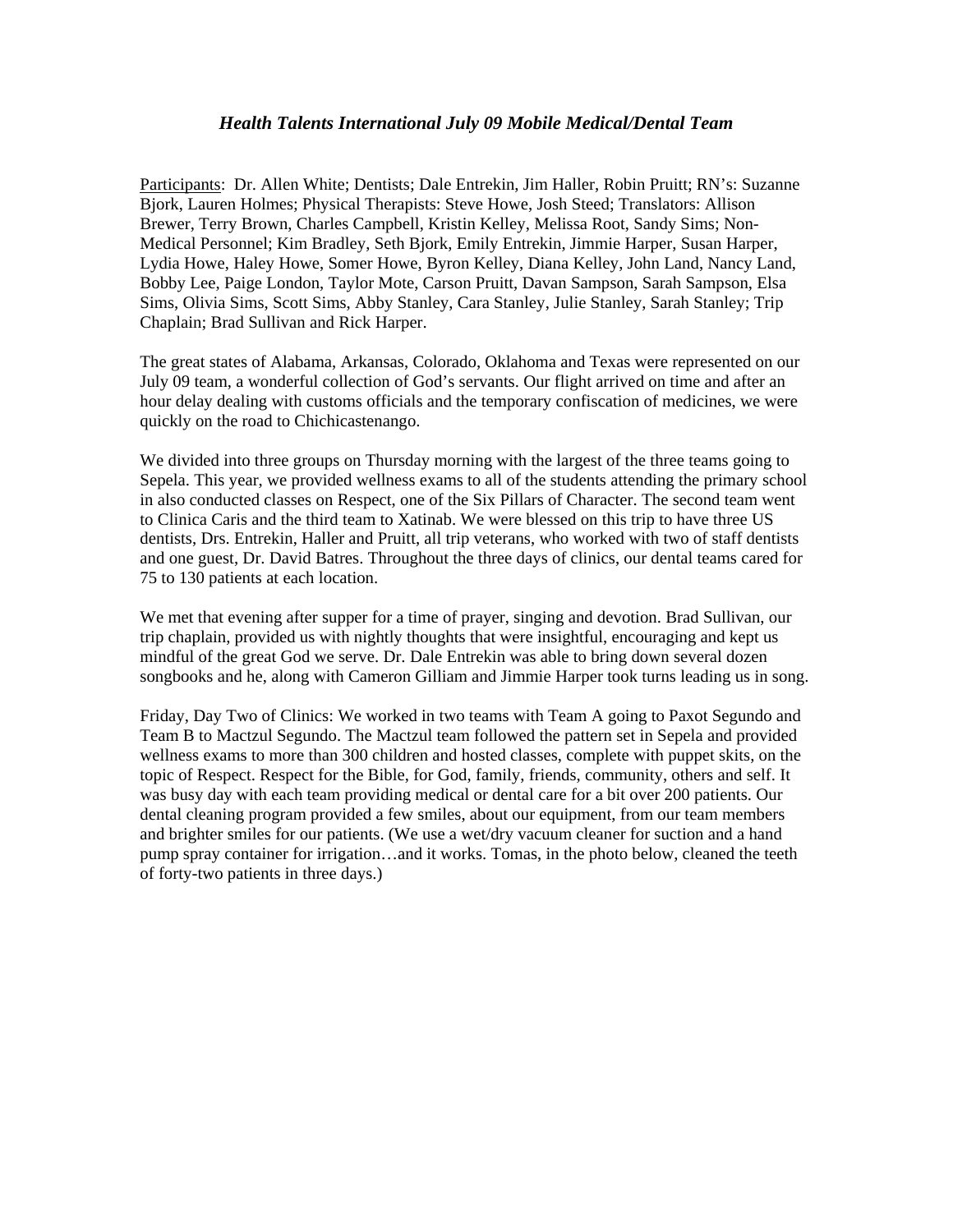

Saturday, Day Three, found us once again in two teams with Team A going to Chuchipaca and team Team B to Mactzul Quinto. By now, we were a well-oiled machine and doubly blessed by